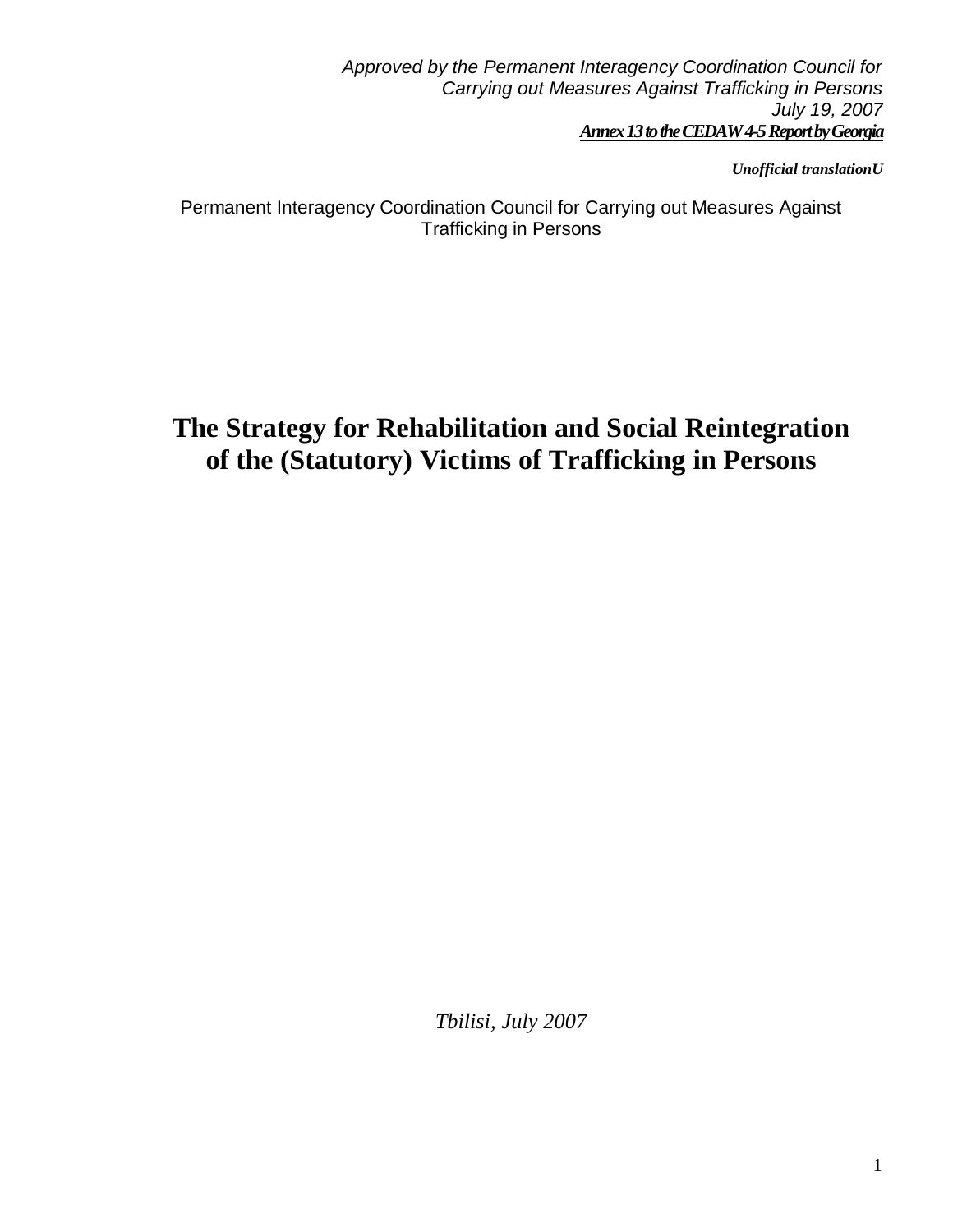*Approved by the Permanent Interagency Coordination Council for Carrying out Measures Against Trafficking in Persons July 19, 2007*

#### **Introduction**

*The state shall promote prevention of trafficking in persons, protection of human rights of (statutory) victims of human trafficking, their assistance and rehabilitation and shall implement measures to combat trafficking in persons.*

> *Law of Georgia on Combating Trafficking in Persons Article 4.2*

Fighting against trafficking in persons within the country, as well as outside Georgia along with the international community is one of the priorities of the Government of Georgia.

---

The Government of Georgia actively implements the measures aimed at preventing the trafficking in persons, promoting the fight against it, effective investigating of this crime, prosecution of offenders, providing efficient support to the victims and their solid rehabilitation and social reintegration.

The aim of this strategy is to promote the firm rehabilitation and social reintegration of the victims of trafficking in persons, stemming from their needs and available resources.

The rehabilitation activities for the victims of (statutory) victims of trafficking in persons shall be carried out by the competent authorities of Georgian Government only on the basis of informed written consent of a victim of (statutory) victim of trafficking in persons, through the close cooperation with the NGOs and international organizations operating in Georgia and their direct involvement in implementation of rehabilitation and reintegration measures.

The Strategy on rehabilitation and social reintegration may apply to the (statutory) victims of trafficking in persons, whether or not they are in a shelter, and despite their willingness to cooperate with the law enforcement authorities.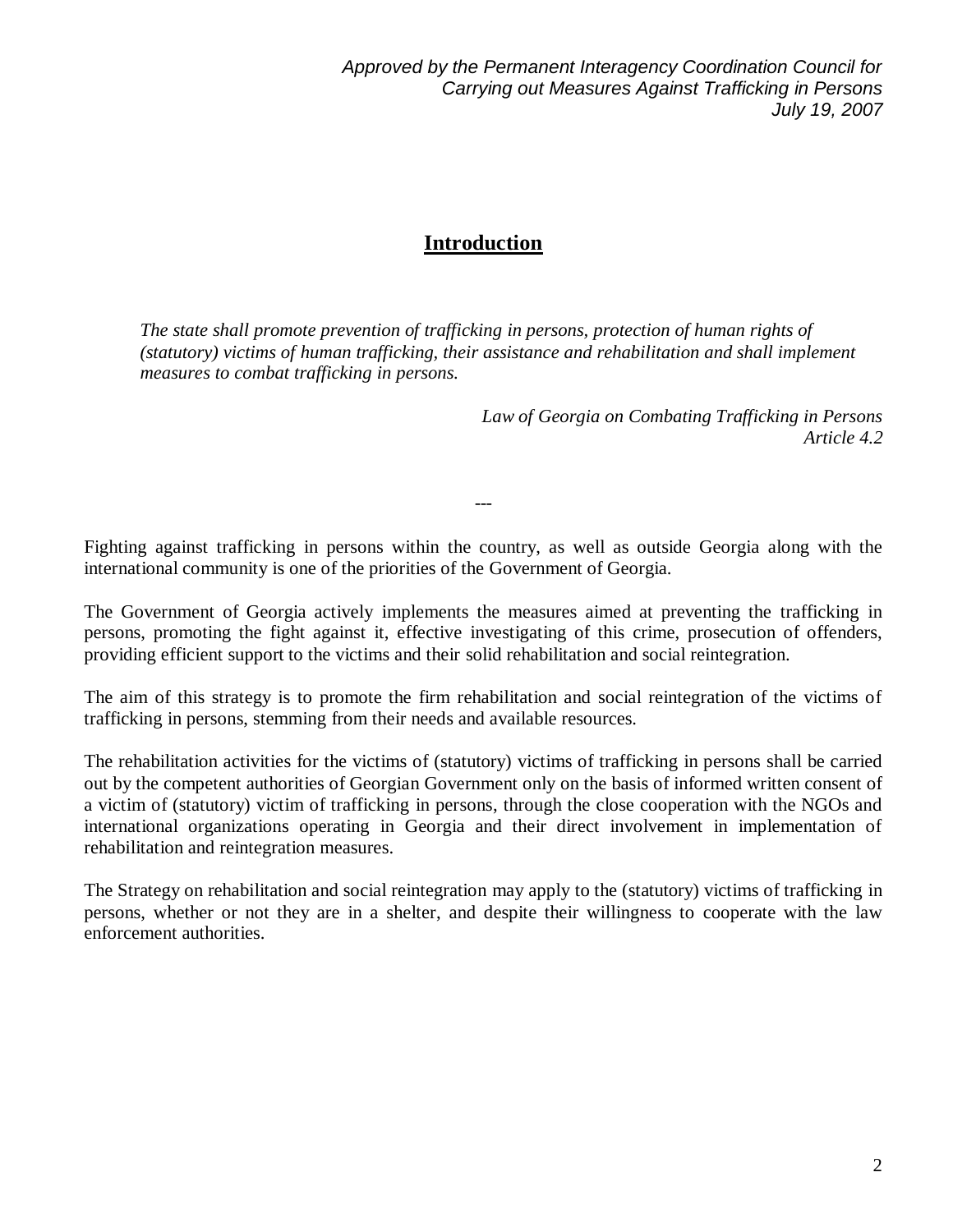#### **Definition of Rehabilitation and Reintegration**

For the purposes of this Strategy:

"Rehabilitation" shall mean:

Recovery of physical and mental health of the (statutory) victim of trafficking in persons through the service, free medical and psychological assistance provided to him/her either in a shelter of outside of it.

"Reintegration" shall mean:

Dignified return of (statutory) victim of trafficking in persons to his/her family and/or common social life, through the provided assistance, and raising level of his/her social functioning (gaining the skills, which will help him/her to find a job, etc.)

#### **1. Coordination of the rehabilitation and social reintegration activities for the (statutory) victims of trafficking in persons**

1.1. The Georgian authorities shall closely cooperate with the local NGOs and International Organizations to achieve the goals of rehabilitation and social reintegration of the (statutory) victims of trafficking in persons.

While implementing the rehabilitation and reintegration programs, the State Fund for the Protection of and Assistance to (Statutory) Victims of Trafficking in Persons acts on behalf of the State; it is entitled to coordinate rehabilitation/reintegration activities.

1.2. In order to coordinate the activities in the field of rehabilitation and social reintegration of the victims of trafficking in persons, the Fund once in three months holds meetings with the actors dealing with the rehabilitation and reintegration processes, sums up together with them the results of the previous quarter, discusses problematic issues and designs the plans for the next quarter.

#### **2. The actors dealing with the rehabilitation and social reintegration processes**

2.1. In order to achieve the goals of the present Strategy, the process of rehabilitation and social reintegration of the (statutory) victims of trafficking in persons shall be carried out on the basis of individual plans for the (statutory) victims of trafficking in persons, by the following actors:

- a) The State Fund for the Protection of and Assistance to (Statutory) Victims of Trafficking in Persons;
- b) Local Non-Governmental organization;
- c) International organization;
- d) Social worker.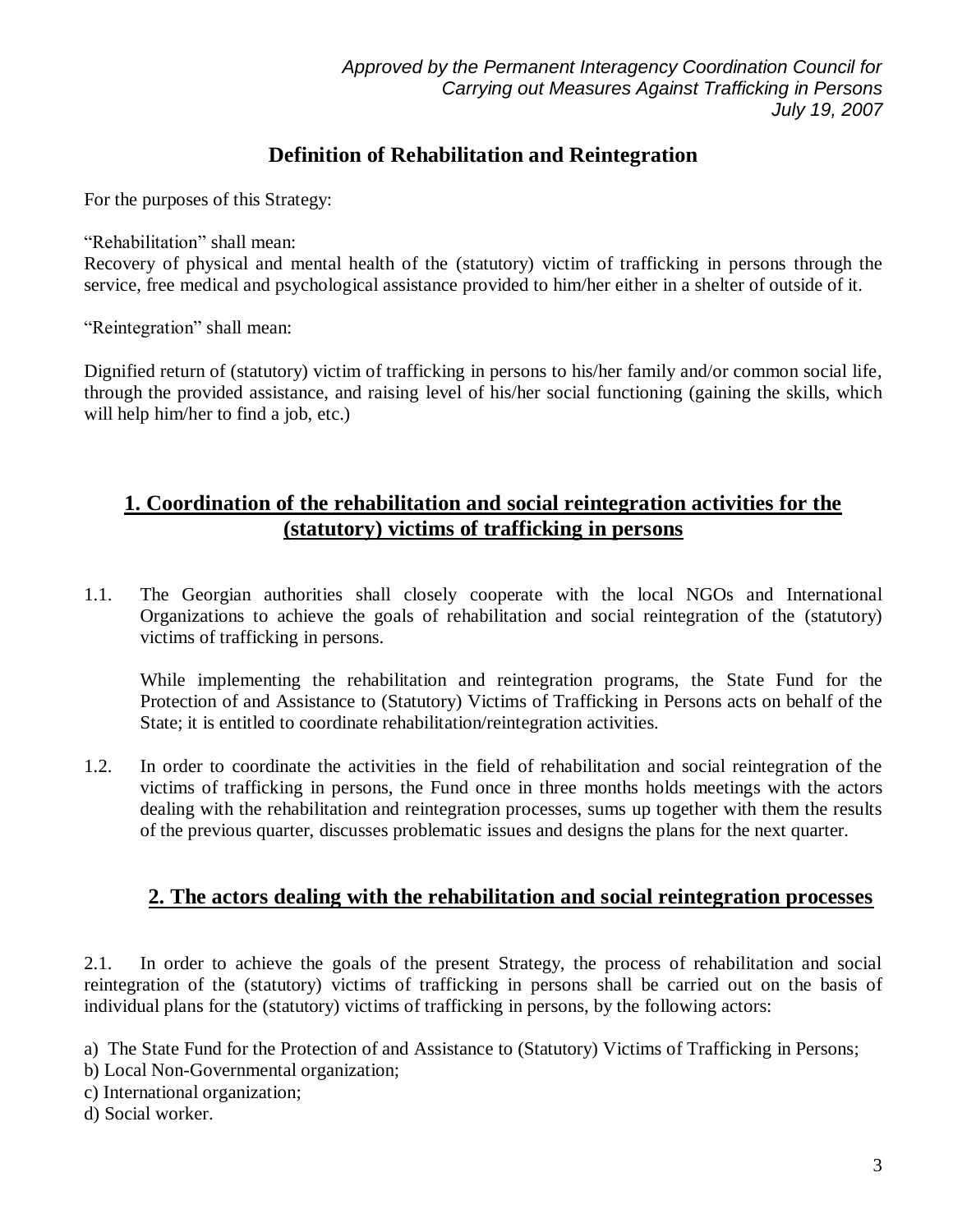## **3. Drafting the individual plan for social reintegration of (statutory) victim of trafficking in persons**

- **3.1.** The rehabilitation process starts from the moment of rendering the status of a (statutory) victim to a person.
- **3.2.** Social reintegration measures for (statutory) victims of trafficking in persons shall be carried out only on the basis of informed, written consent of the (statutory) victim of trafficking in persons.
- **3.3.** A social worker shall provide the assistance to the (statutory) victim of trafficking in persons throughout the entire period of implementation of individual plan<sup>1</sup> drawn up in accordance with the relevant regulations.
- **3.4.** The drafting of Individual Plan of Reintegration shall be conducted in two stages:
- a) The initial plan of social reintegration shall be designed by the social worker and the (statutory) victim of trafficking in persons; on the basis of this document, in agreement with the Fund, a social worker shall seek for the available resources and design the final individual plan of social rehabilitation together with the (statutory) victim of trafficking in persons.
- b) A social worker shall submit the individual plan of social reintegration to the Fund for approval. The final social reintegration plan shall be designed in agreement with the Fund, bearing in mind the available resources.
- **3.5.** During the implementation, the social reintegration plan may change due to changes of needs of the (statutory) victim of trafficking in persons or offered services that are envisaged in the plan. The modification of the plan shall be formalized in writing and approved by the signature of a social worker and a (statutory) victim of trafficking in persons.

#### **4. The role of the Fund in the process of rehabilitation and social reintegration of (statutory) victims of trafficking in persons**

- 4.1. The State Fund for the Protection of and Assistance to Statutory Victims of Trafficking in Persons shall guide the process of rehabilitation and reintegration of (statutory) victims of trafficking in persons on behalf of the State.
- 4.2. The Fund, together with other actors leading the rehabilitation and reintegration process, shall elaborate the list of services promoting the rehabilitation and social reintegration of the (statutory) victims of trafficking in persons.

 $\overline{a}$ <sup>1</sup> see, Annex 1, sample of the Individual Reintegration Plan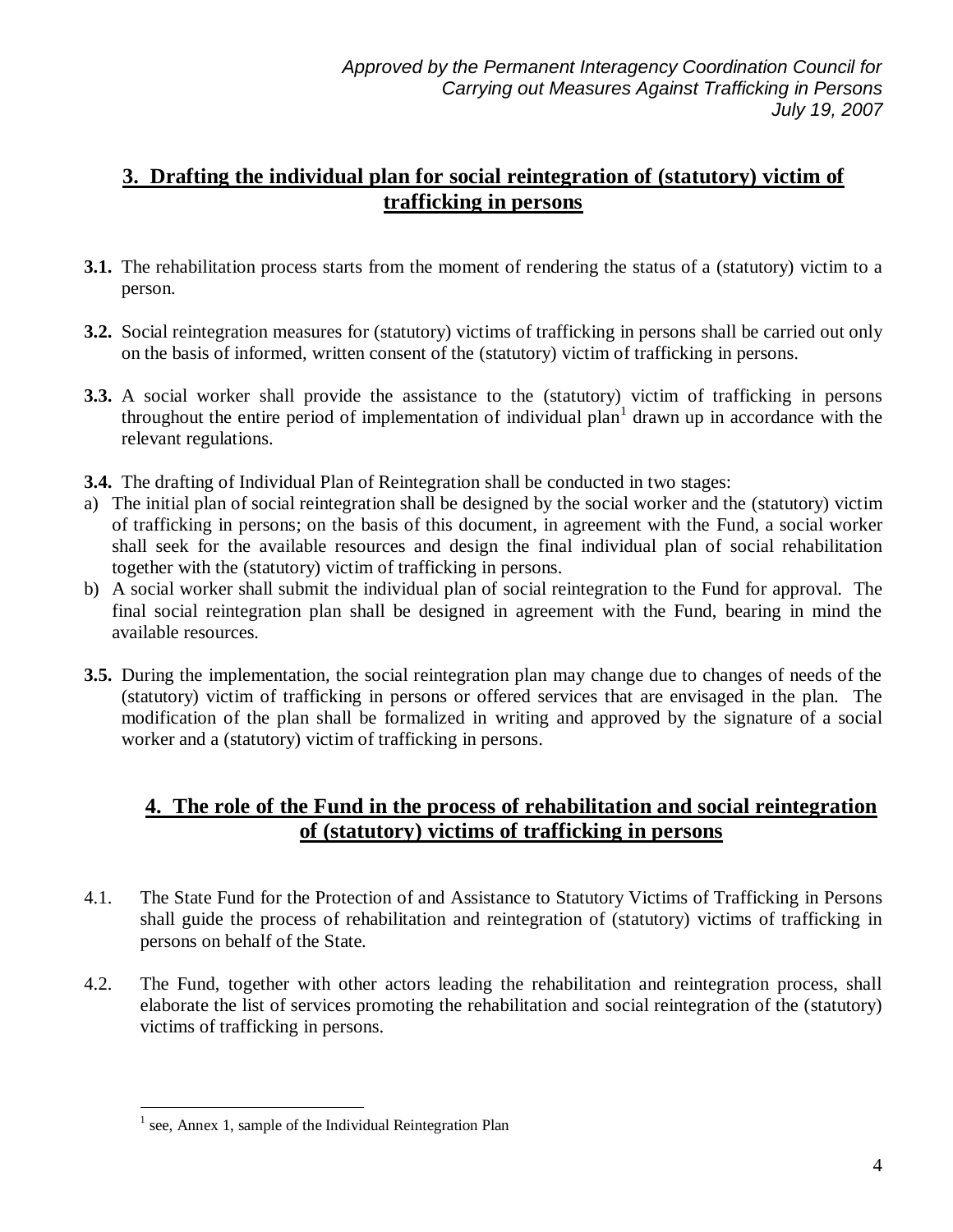- 4.3. The Fund shall receive on a quarterly basis (or when necessary) the written information from the actors ensuring the rehabilitation and social reintegration processes about changes in services provided by them for the purposes of rehabilitation and reintegration. After receiving and processing such information the Fund shall renew the list of services offered by NGOs and international organizations.
- 4.4. The renewed document shall be kept at the Fund and the copies shall be distributed to the social workers.
- 4.5. The Fund shall elaborate and fund (as resources permit) such services that form the final package of services necessary for the purposes of rehabilitation and social reintegration, together with the services provided by the local NGOs and international organizations,.

#### **5. Participation of a social worker in implementation of the individual plan of social reintegration**

- 5.1. Social worker is a person who secures the services provided to the (statutory) victim of trafficking in persons within the scope of the present Strategy; his/her activities are subject to state regulation provided for by the legislation. Social worker is an employee of the Fund.
- 5.2. A social worker, together with the (statutory) victim of trafficking in persons, shall elaborate the individual plan of social reintegration. When elaborating the individual plan, the priorities shall be divided into two groups: a) necessary, and b) desired services.
- 5.3. In seeking the funds for services the priority shall be attached to the relevant services necessary for social reintegration. Within the scope of available resources the desired services for social reintegration can also be provided.
- 5.4. In order to receive the services referred to in the list of services provided by the local NGOs and international organizations, a social worker, in agreement with the Fund, shall request the provision of services from the relevant organizations on behalf of a (statutory) victim.
- 5.5. If the local NGOs and international organizations can not provide support in the implementation of necessary components of the individual social reintegration plan, the Fund shall consider financing of the implementation of given components from its own resources.
- 5.6. The service to be funded by the Fund shall be determined in accordance with the needs considered in the individual plan, and it may not exceed GEL 2,000 per (statutory) victim. The Fund makes a decision concerning financing the social reintegration service from its financial resources.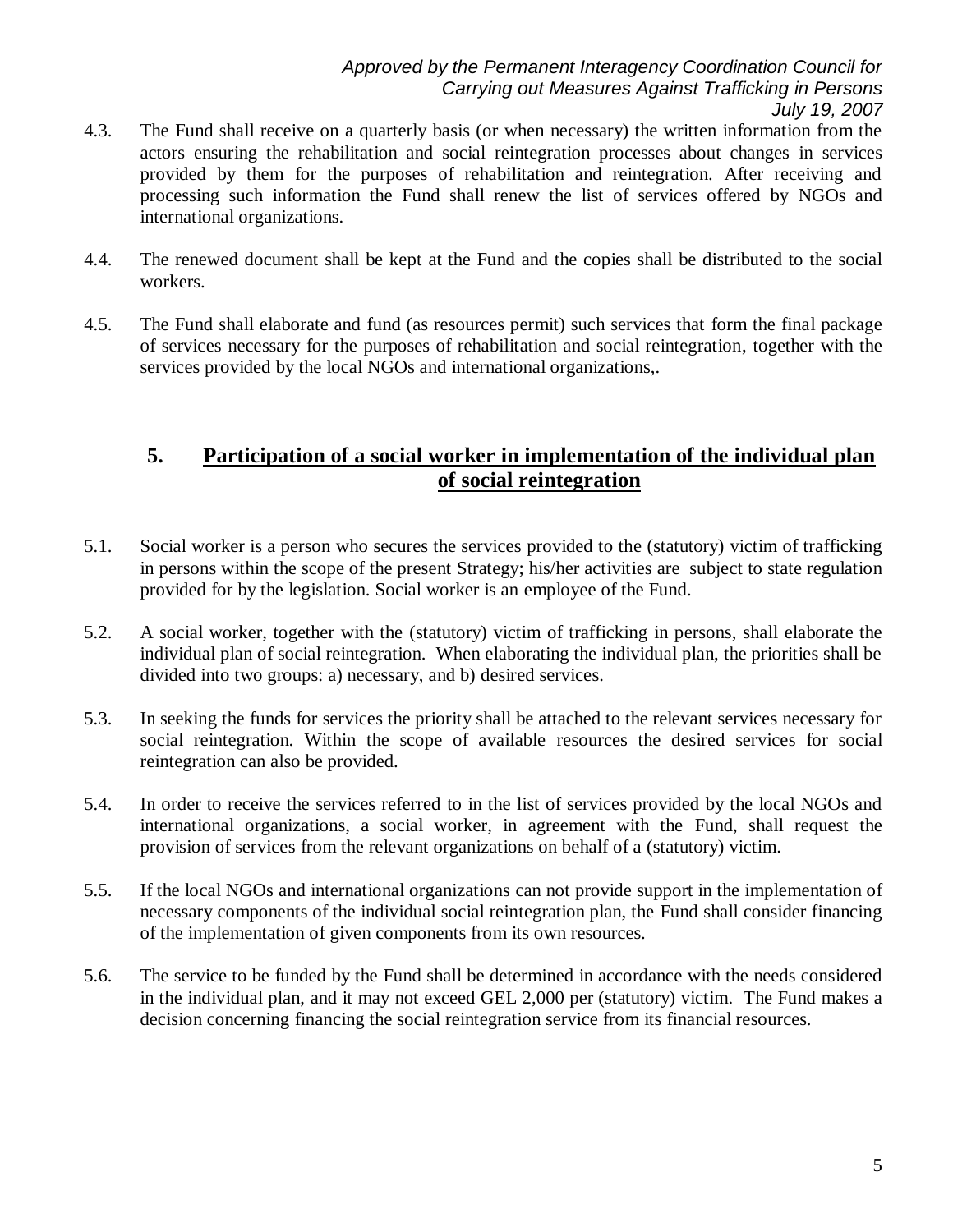## **6. The role of local NGOs and international organizations in the reintegration process**

6.1. The local NGOs and international organizations shall participate in the social reintegration process within the scope of their programs and services, in accordance with the needs and requirements developed in the individual social reintegration plan jointly elaborated by the social worker and the (statutory) victim.

#### **7. The role of a social worker in the process of rehabilitation and social reintegration**

- 7.1. The database on social workers shall be developed by the Fund.
- 7.2. After rendering the status of a (statutory) victim of trafficking in persons, the Fund shall designate a social worker to the (statutory) victim, who, from this very moment starts working with the (statutory) victim, and at an initial stage identifies the primary rehabilitation needs for physical and mental recovery of the (statutory) victim.
- 7.3. Individual plan of social reintegration

The individual plan of social reintegration shall be developed in two stages:

- upon identification of reintegration needs by the social worker and the (statutory) victim of trafficking in persons, the initial plan shall be designed;
- after submitting the initial plan to the Fund, in agreement with the Fund and giving the due account to the available resources, the final individual plan of reintegration shall be developed, which determines the concrete services necessary for reintegration and identifies service provider organizations.
- 7.4. At the first stage a social worker shall explain to the (statutory) victim of trafficking in persons the importance and need of social reintegration, also provide him/her with information regarding all necessary procedures on drafting the reintegration of individual plan. A social worker, on the basis of informed consent of the victim, together with the (statutory) victim of trafficking in persons, shall identify the needs for social reintegration of the latter.
- 7.5. A social worker first shall submit the individual reintegration plan to the Fund. In agreement with the Fund a social worker shall make an appeal to the local NGOs and international organizations leading the rehabilitation and reintegration process to receive the service necessary for social reintegration.
- 7.6. After receiving the positive decision on provision of the certain service from the international and non-governmental organizations leading the rehabilitation and reintegration processes, including the funds, when necessary, provided by the Fund, a social worker, together with the (statutory) victim of trafficking in persons shall elaborate the final individual social reintegration plan.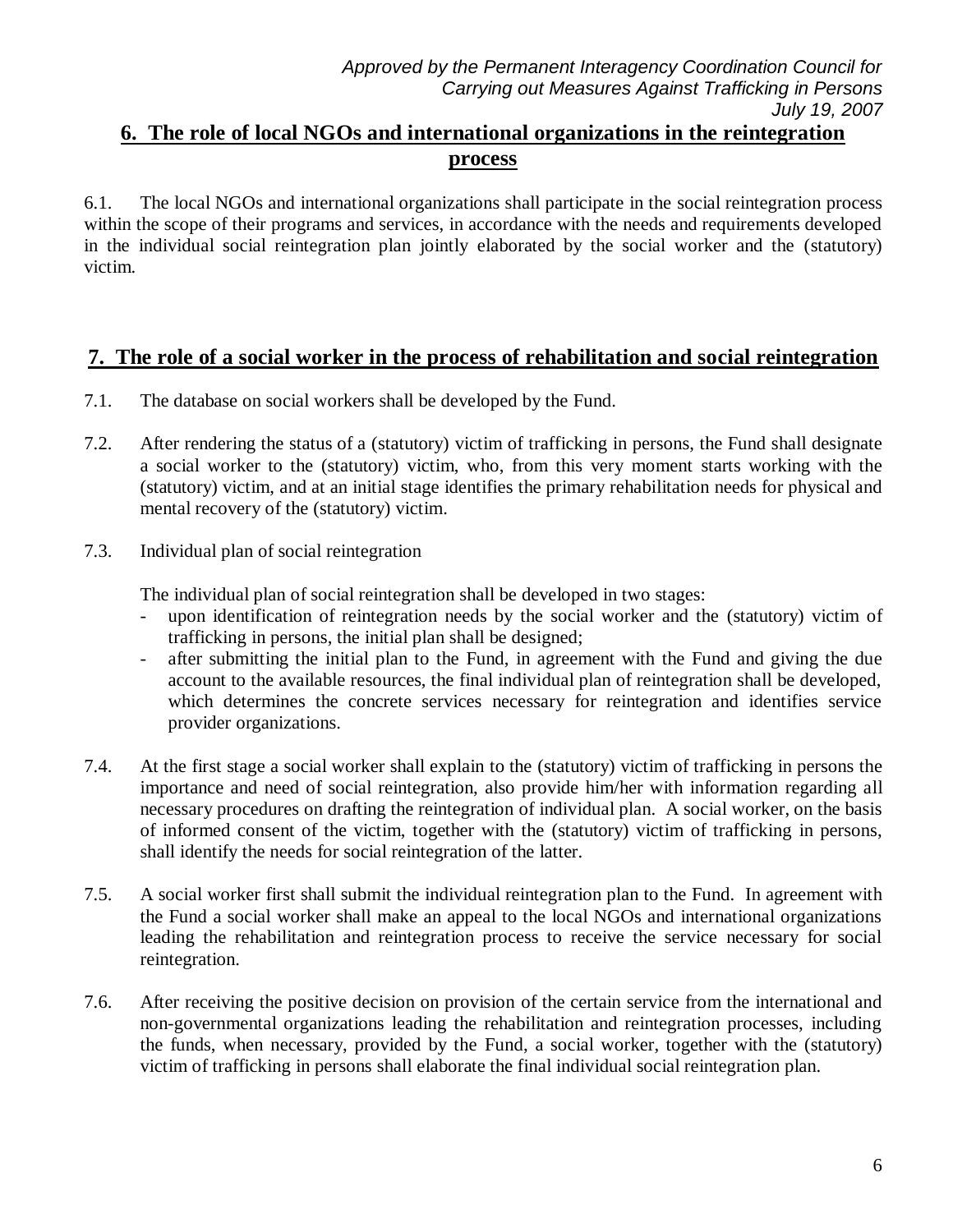- 7.7. The individual action plan with the relevant time-table shall be developed by the social worker in accordance with the specially designed Guidelines on Individual Plans of Social Reintegration, approved by the Fund.
- 7.8. The individual plan of social reintegration shall be signed by the (statutory) victim and the social worker.
- 7.9. Social worker is responsible for effective application of funds and services assigned for implementation of the individual reintegration plan. Social worker shall submit the reports on a monthly basis to the Fund and service providers about expenditures and completed works.
- 7.10. The individual social reintegration plan has the term of implementation and it may not exceed 12 months.
- 7.11. After completion of social reintegration process as the term of individual plan has been exhausted – a social worker shall have communication with the (statutory) victim on a regular basis, within the form agreed with him/her, time and method, fully observing the confidentiality of communication.
- 7.12. Ground for termination of individual social reintegration plan

The individual social reintegration plan may be terminated based on the following grounds:

- upon expiry of the term of reintegration program;
- by the Fund, upon written request of the (statutory) victim of trafficking in persons (if the needs included in the rehabilitation plan have been changed, for example, marriage, etc.)
- By the Fund, upon gross and repeated violation of the implementation process of individual plan by the (statutory) victim.

#### **8. Monitoring of implementation of the individual social reintegration plan of the (statutory) victim of trafficking in persons**

- 8.1. A social worker is responsible for implementation of the individual plan. The monitoring over the implementation shall be exercised by the Fund, as well as international organizations and NGOs participating in the process of rehabilitation and social reintegration, within the scope of their competency.
- 8.2. In the process of monitoring the Fund is entitled to request from social worker information at any stage of implementation of the plan.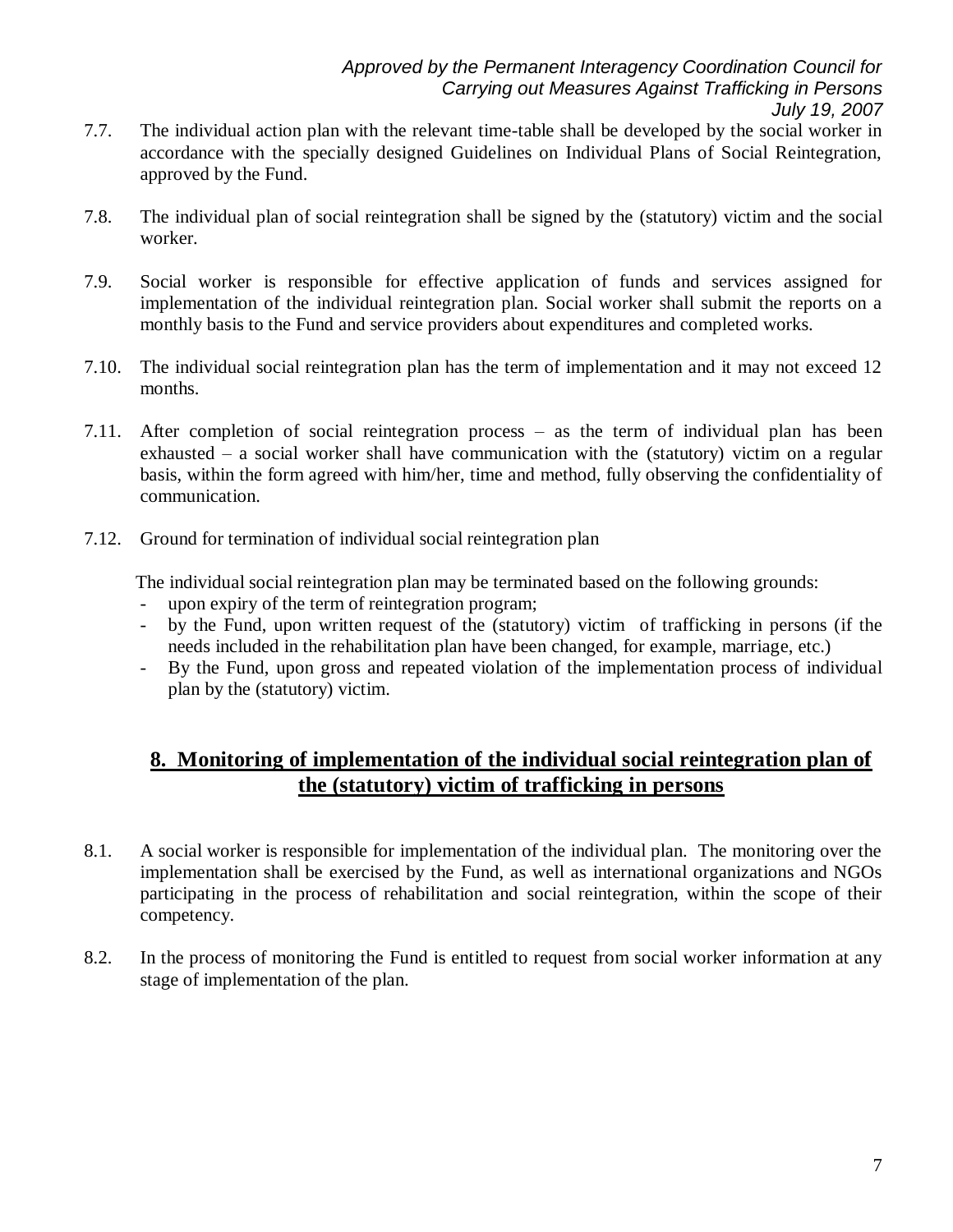*Approved by the Permanent Interagency Coordination Council for Carrying out Measures Against Trafficking in Persons July 19, 2007*

*Annex #1*

#### **Individual Reintegration Plan**

1. Time and date of registration \_\_\_\_\_\_\_\_\_\_\_ \_\_\_ \_\_\_\_\_\_\_\_\_\_\_ \_\_\_\_\_\_;

2. (Statutory) Victim's encrypted name ———————————————————————;

3. Date of assignment of a social worker \_\_\_ \_\_\_\_\_\_\_\_\_\_\_ \_\_\_\_\_\_ Number of relevant decision by the Fund \_\_\_\_\_\_\_\_;

4. Social worker's name, last name \_\_\_\_\_\_\_\_\_\_\_\_\_\_\_\_\_\_\_\_\_\_\_\_\_\_\_\_\_\_\_\_\_\_\_;

5. Information on the reintegration components and services:

| $\mathbf{N}^{\mathsf{D}}$ | Description of the components | Service provider | Important dates | Note |
|---------------------------|-------------------------------|------------------|-----------------|------|
| $1\,$                     |                               |                  |                 |      |
| $\sqrt{2}$                |                               |                  |                 |      |
| $\mathfrak{Z}$            |                               |                  |                 |      |
| $\overline{4}$            |                               |                  |                 |      |
| $\sqrt{5}$                |                               |                  |                 |      |
| $\sqrt{6}$                |                               |                  |                 |      |
| $7\phantom{.0}$           |                               |                  |                 |      |
| $\,8\,$                   |                               |                  |                 |      |
| $\overline{9}$            |                               |                  |                 |      |
| $10\,$                    |                               |                  |                 |      |

6. We, the undersigned confirm that:

a) this reintegration plan was jointly elaborated;

b) the (statutory) victim stands ready to carry out the activities that are outlined in the plan;